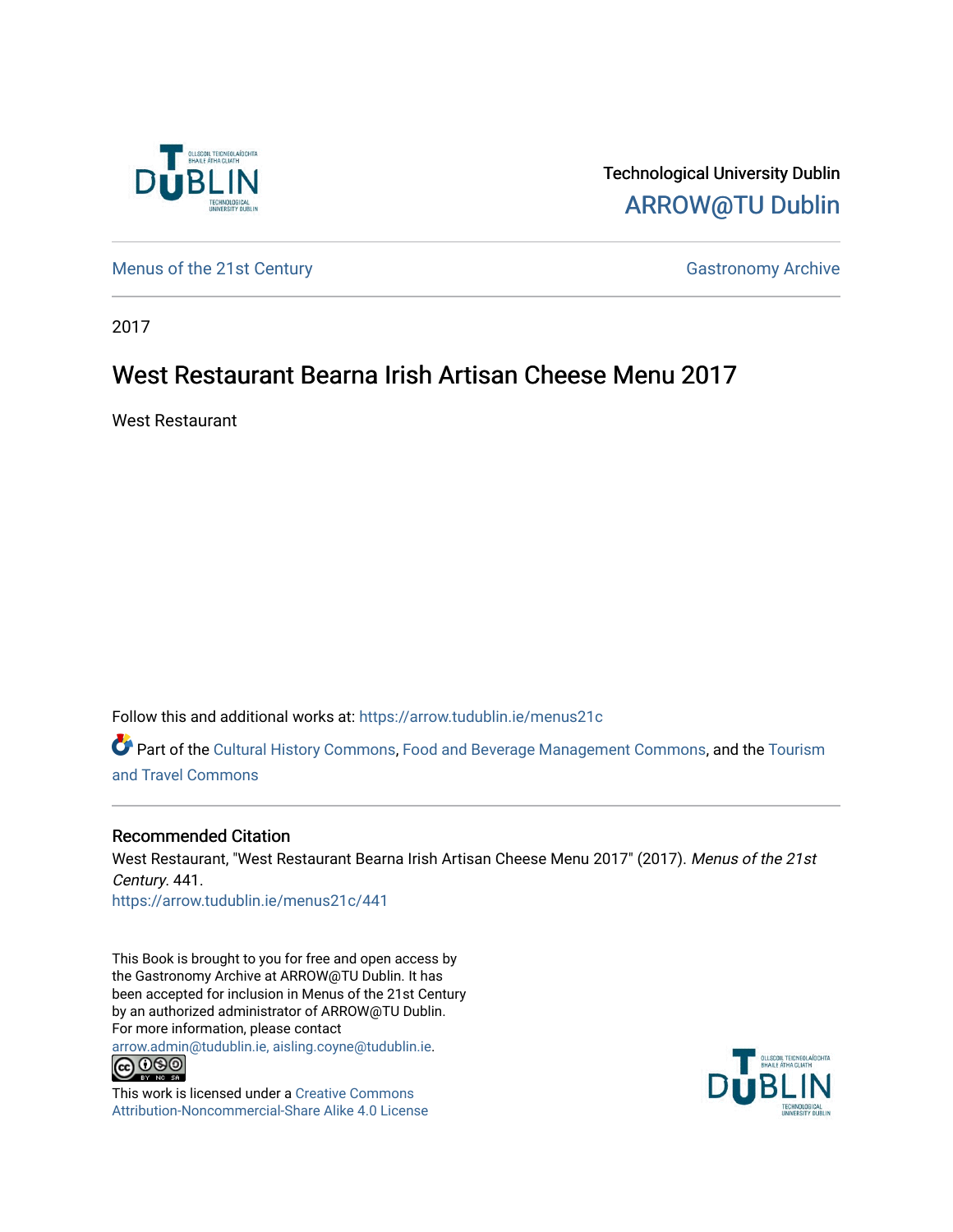<span id="page-1-0"></span>

CONTACT

# Menu

Our menu at West uses only the best produce from local producers to bring you award winning and innovative Irish food

# **West Cuisine**

#### *Upstairs at West, The Twelve Hotel, Barna, Galway*

Our philosophy is simple: source the best produce from local producers, respect it and serve it in a grown up setting. Friendly, unpretentious service is key. After all, we are in The West of Ireland.

#### **OUR SUPPLIERS - THE TWELVE APOSTLES**

**Meat** - James McGeough Butcher

*From small beginnings in the West of Ireland, McGeough's Butchers is now one of Ireland's leading meat innovators. "Of all the younger generation of Irish butchers, James McGeough may be the most distinctive and determined"*

**Poultry** - Ronan Byrne, Friendly Farmer, Athenry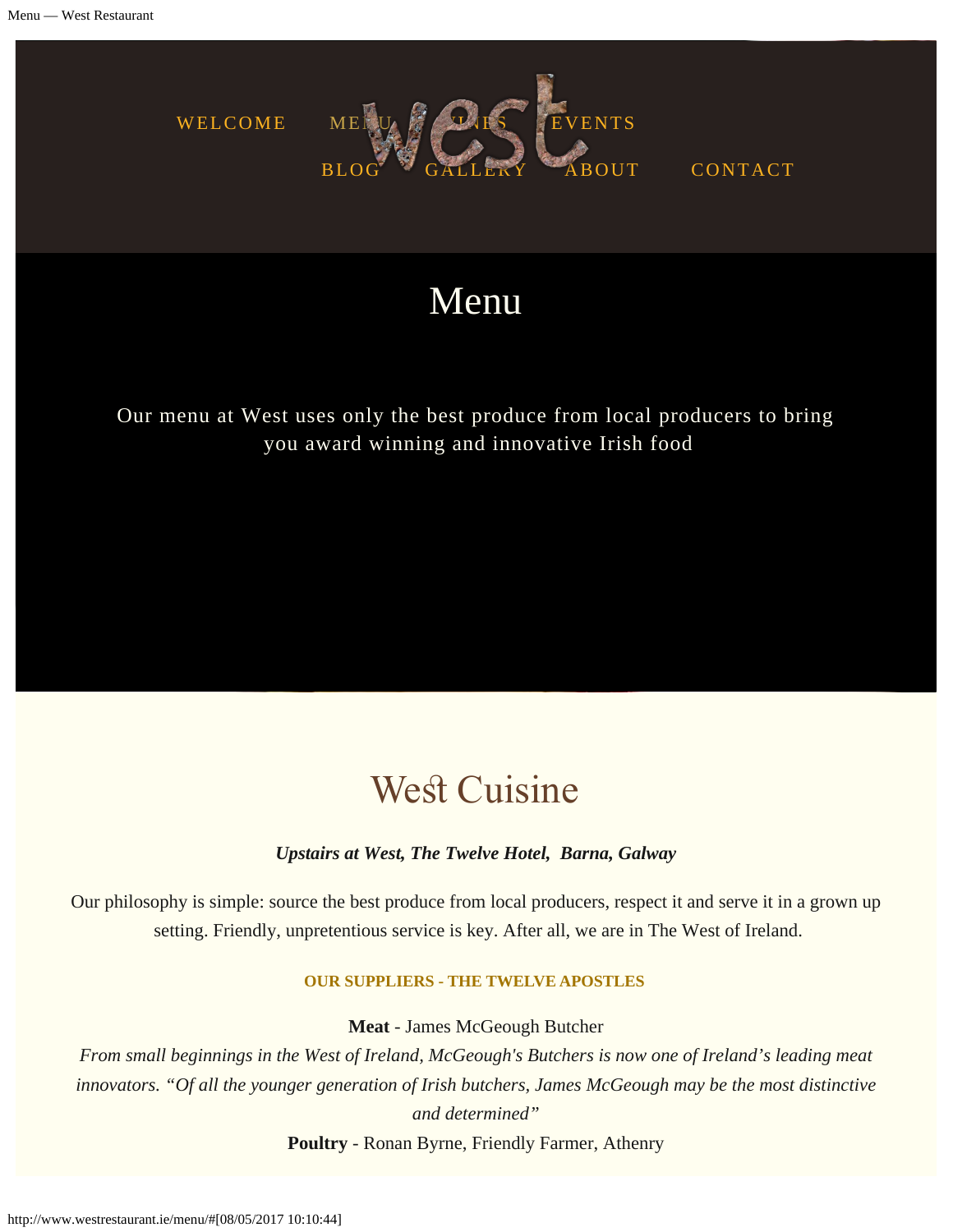**Fishmonger** – Stefane, Gannet Fishmongers

**Mussels**- Marty's Mussels From Killary Harbour

*Marty's is a family run business based in North Connemara, Co. Galway. Marty has been growing mussels since 2000 in the crystal clear waters of Killary Harbour and has now established a purification and packing facility in Renvyle. – we think they are the freshest, tastiest mussels for sale in Ireland!*

**Fruit & Vegetables** - Uncle Matt's Farm Moycullen, Caragh's Micro Greens, Brendan Guinan " In Season

Farm"

**Dry Goods** - Pallas Foods, La Rousse Foods **Dairy** - Cuinneog, Co. Mayo, Abernethy Butter, Co. Down

**TRUE TO THE REGION, TRUE TO THE SEASON**

# TASTING MENU SMALL PLATES LARGE PLATES IRISH ARTISAN CHEESE MENU THE FINAL COURSE

IRISH ARTISAN CHEESE MENU

#### IRISH ARTISAN CHEESE MENU

Take a gourmet tour of Ireland's finest examples of hand crafted cheeses. €3.60 per ounce

## **Complement with a Port and Dessert Wine flight**

Churchill Tawny Port / Elysium Black Muscat / Les Clos des Paulilles  $\Theta$  for 3 tasting shots

## **CROZIER BLUE CHEESE – CO. TIPPERARY**

Crozier Blue cheese was developed near Cashel by the same family who developed the first Irish blue cheese; made from sheep milk it develops a stronger flavour than the well-known Cashel Blue, with a crumbly texture and strong flavour when mature.

## **ORGANIC ST. TOLA GOAT CHEESE – CO. CLARE**

A creamy-textured and sweet-flavoured organic goat cheese which develops a very specific golden rind upon perfect maturity, it has recently been a winner of a World Cheese Award among many others.

## **ST. KILLIAN CHEESE – CO. WEXFORD**

Produced by Carrigbyrne Farmhouse in Wexford, this cheese is a Camembert type cheese with a bloomy white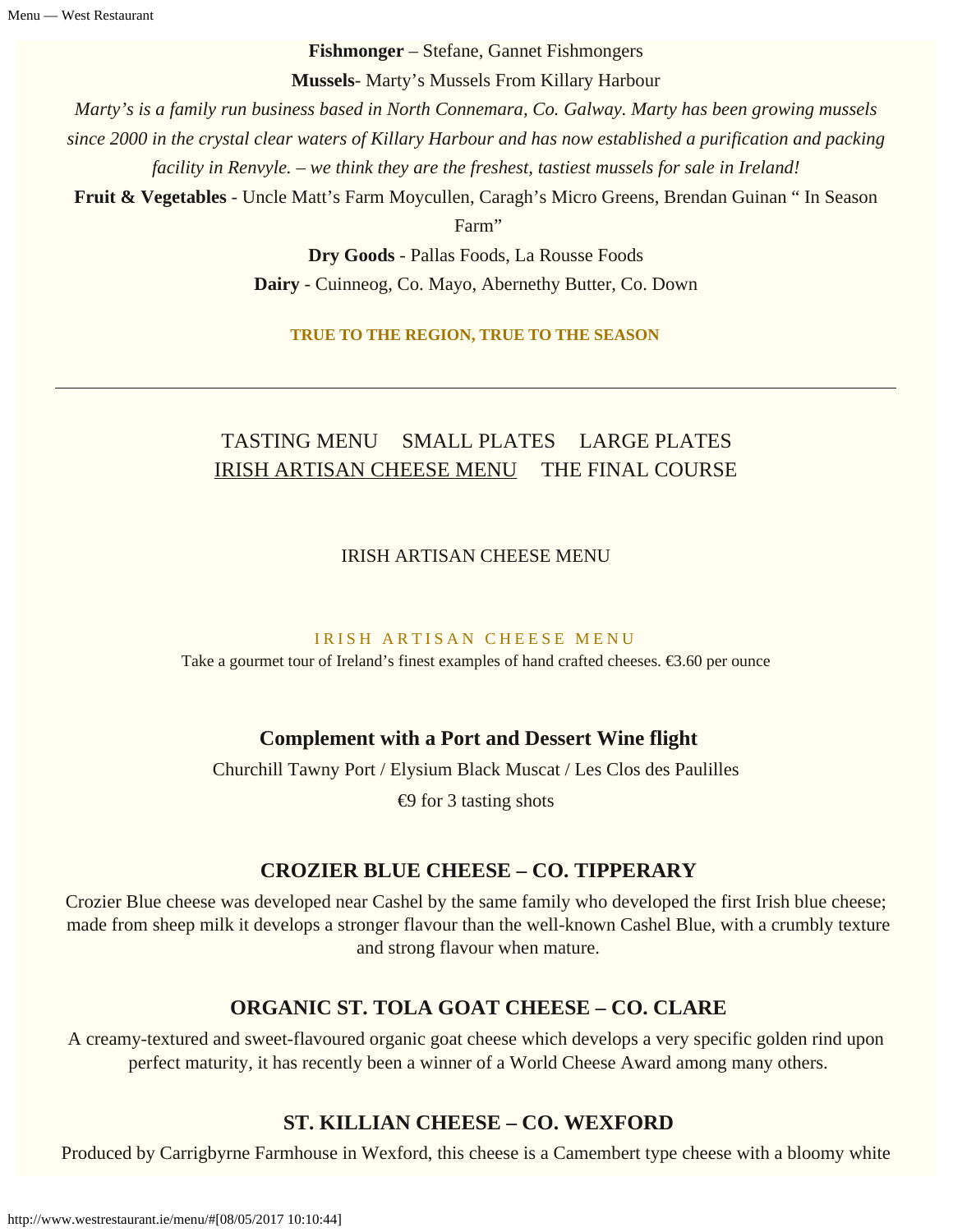rind. It is mild when young and as it matures the cheese softens and develops an aromatic clean flavour.

### **ADRAHAN FARMHOUSE CHEESE – CO. CORK**

A mature Ardrahan exhibits all the classic characteristics of a semi-soft cheese. Its pronounced aroma indicates maturity and correct development.

### **CAUSEWAY CASTLEQUARTER MATURE CHEDDAR – CO. ANTRIM**

Causeway Castlequarter cheddar is a hard handmade mature cheese, This distinctive cheddar type cheese has a melting individuality all of its own.

#### **IN SEASON THIS MONTH**

Celeriac, Radishes, Parsley, Carrot, Sorrel, Spinach, Mint, Mussels, Rhubarb, Oysters, Wild Garlic, Game, Pumpkin

**[DOWNLOAD THIS MONTH'S MENU](#page-1-0)**

# Make a reservation Subscribe